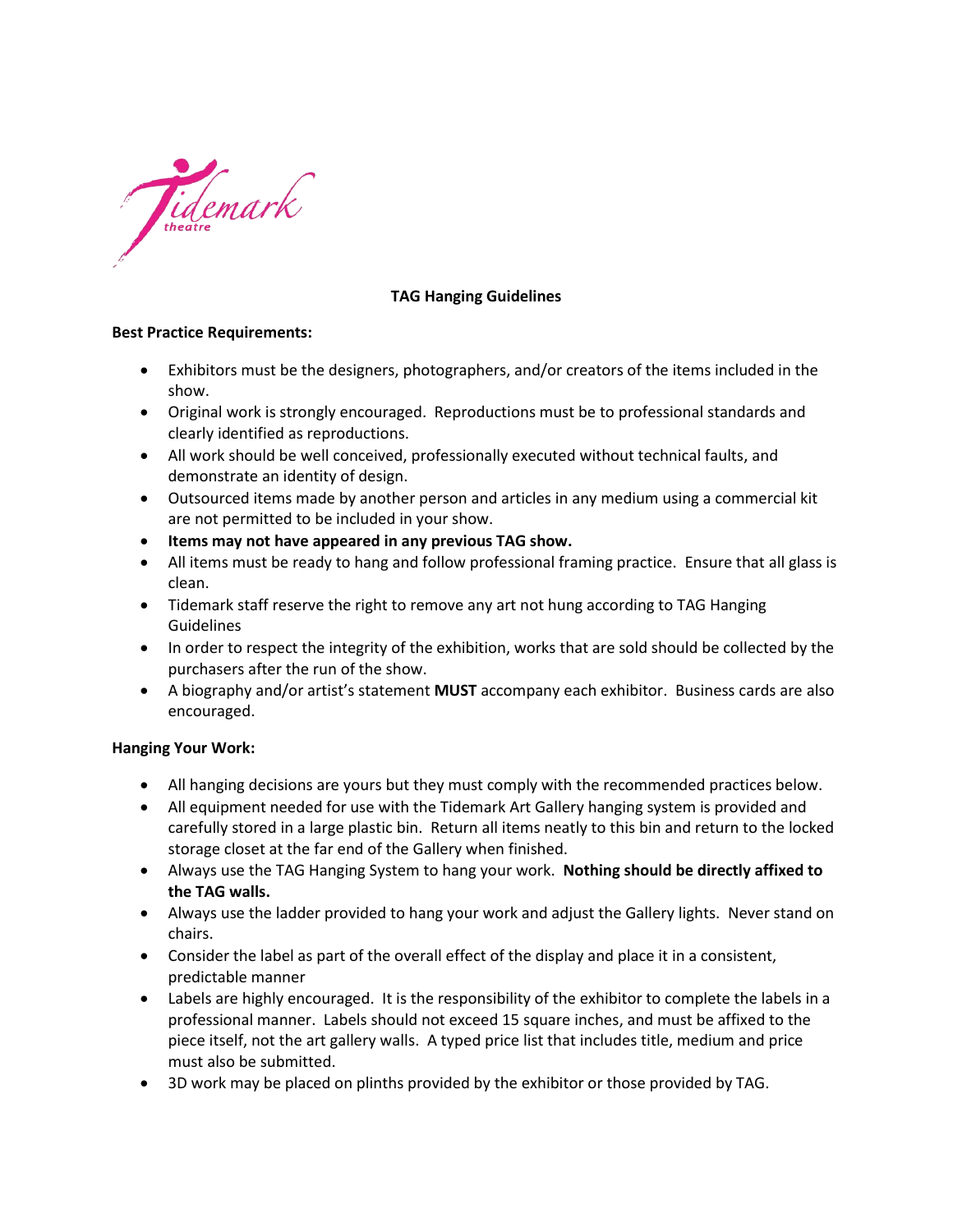#### **Displaying Your Work:**

- If items are not consistent in some manner (same sizes/frames), group visual work by size, color, theme, a series cluster or shape. Large group users should allow a mixing of the pieces, rather than a wall of work by one person (see attached Method One and Two).
- Place the work around the room (leaning against the wall) before you begin. Choose pieces that work best together.
- Hang large pieces 63 inches to the center of the piece. Smaller, grouped pieces should 'close off' to that piece in some manner (see attached Method One and Two).
- Try to avoid double and triple hanging unless the pieces are extremely small or part of a multiple work.
- Large unrelated pieces need at least 16 inches between outside edges. Moderate sized pieces (16 inches wide) work well with 4 inches between outside edges. Minimum distance between grouped pieces is best no closer than 3 inches.

I have read and agree to the hanging guidelines outlined in this document.

**Name: \_\_\_\_\_\_\_\_\_\_\_\_\_\_\_\_\_\_\_\_\_\_\_\_\_\_\_\_\_\_\_\_\_\_\_\_\_\_\_\_\_\_\_\_\_\_\_\_\_\_\_\_\_\_\_\_\_\_\_\_\_\_\_\_\_\_\_\_\_\_\_\_\_\_\_**

**Signature: \_\_\_\_\_\_\_\_\_\_\_\_\_\_\_\_\_\_\_\_\_\_\_\_\_\_\_\_\_\_\_\_\_\_\_\_\_\_\_\_\_\_\_\_\_\_\_\_\_\_\_\_\_\_\_\_\_\_\_\_\_\_\_\_\_\_\_\_\_\_\_\_\_**